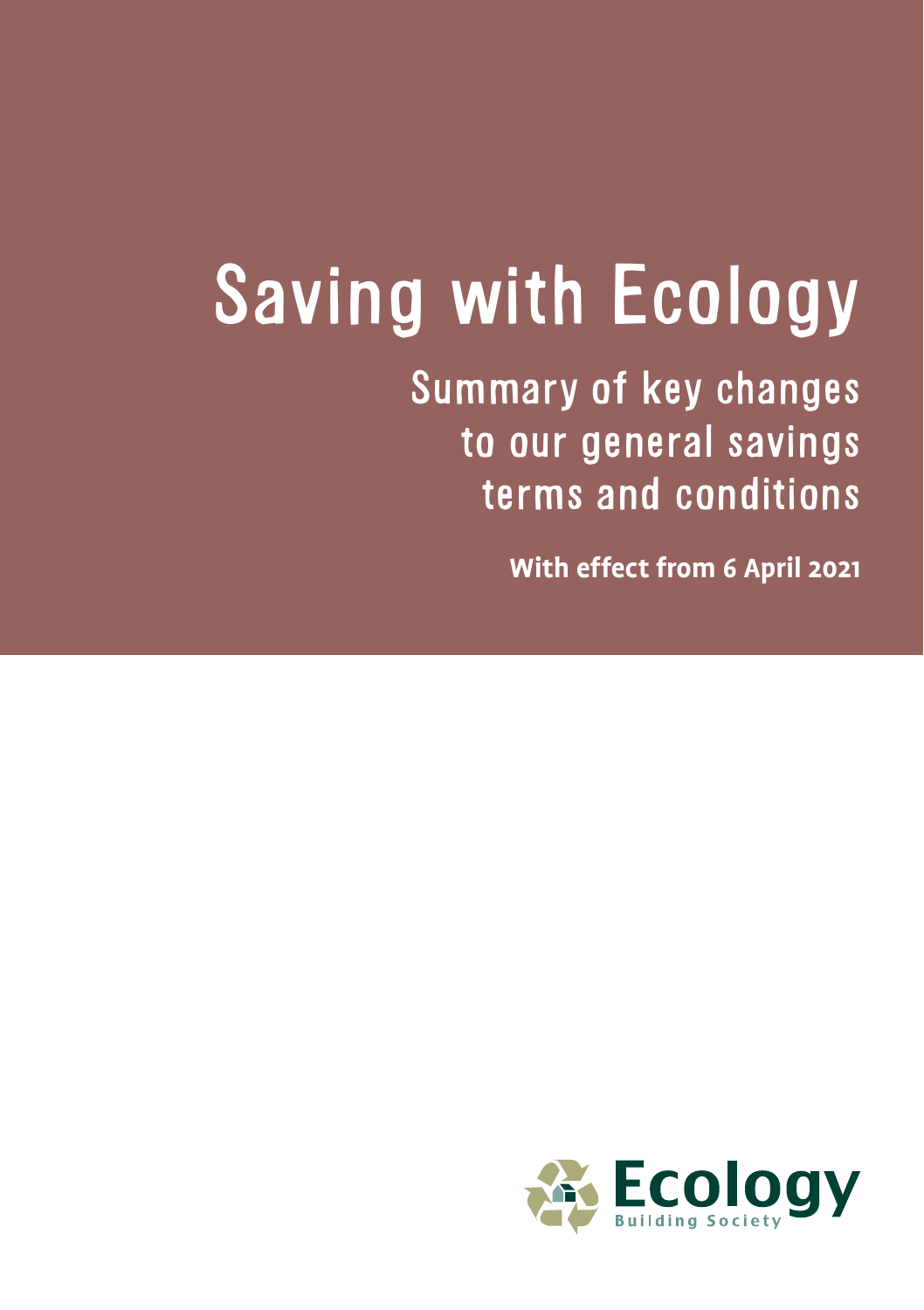## Summary of changes to Saving with Ecology: General terms and conditions

This booklet summarises the key changes that we are making to the document *Saving with Ecology: General terms and conditions.* 

These changes are being made to make terms clearer and ensure that they accurately reflect our latest processes. We have also added a new condition (see table entry *'Paying money into your account'*) which specifies some circumstances under which we may cease or refuse to accept additional deposits into your account, and we have updated the condition (see table entry *'Interest and your tax obligations', condition 7.8 (b)*) detailing our minimum notification period for notice accounts in the event of an interest rate reduction.

The changes take effect from 6 April 2021. Please read this summary booklet carefully and if you have any questions contact the Savings Team on 01535 650 770 or email **savings@ecology.co.uk**

| Where you'll find this in our current terms | What is changing?                                                                                                                                                                                                                                                                                                                                                                        |
|---------------------------------------------|------------------------------------------------------------------------------------------------------------------------------------------------------------------------------------------------------------------------------------------------------------------------------------------------------------------------------------------------------------------------------------------|
| <b>Throughout</b>                           | References to 'Product Specific Conditions' have been<br>replaced with 'relevant savings account brochure' to reflect<br>our current terminology.                                                                                                                                                                                                                                        |
| 'How to contact us'<br>Page 2               | New text to explain that any changes to our operating<br>hours will be announced via our website and messages<br>on our telephone answering service; clarification as to<br>the different channels through which you can contact us<br>outside of normal business hours.                                                                                                                 |
| 'Introduction'<br>Condition 1.1             | Condition updated to include 'account application form'<br>as one of the documents forming the legal agreement<br>between the Society and you for your savings account.                                                                                                                                                                                                                  |
| 'Introduction'<br>Condition 1.2             | A new definition for 'Nominated account'. This is the UK<br>bank or building society account that you want to use<br>when transferring funds out of your Ecology account using<br>our online service. Nominated accounts must be held<br>with UK banks or building societies; must be capable of<br>receiving Faster Payments and CHAPS; and you must be<br>named as the account holder. |
| 'Membership'<br><b>Condition 2.2</b>        | Revised text to clarify that deposit accounts are normally<br>only available to companies, other forms of corporation,<br>partnerships or unincorporated bodies.                                                                                                                                                                                                                         |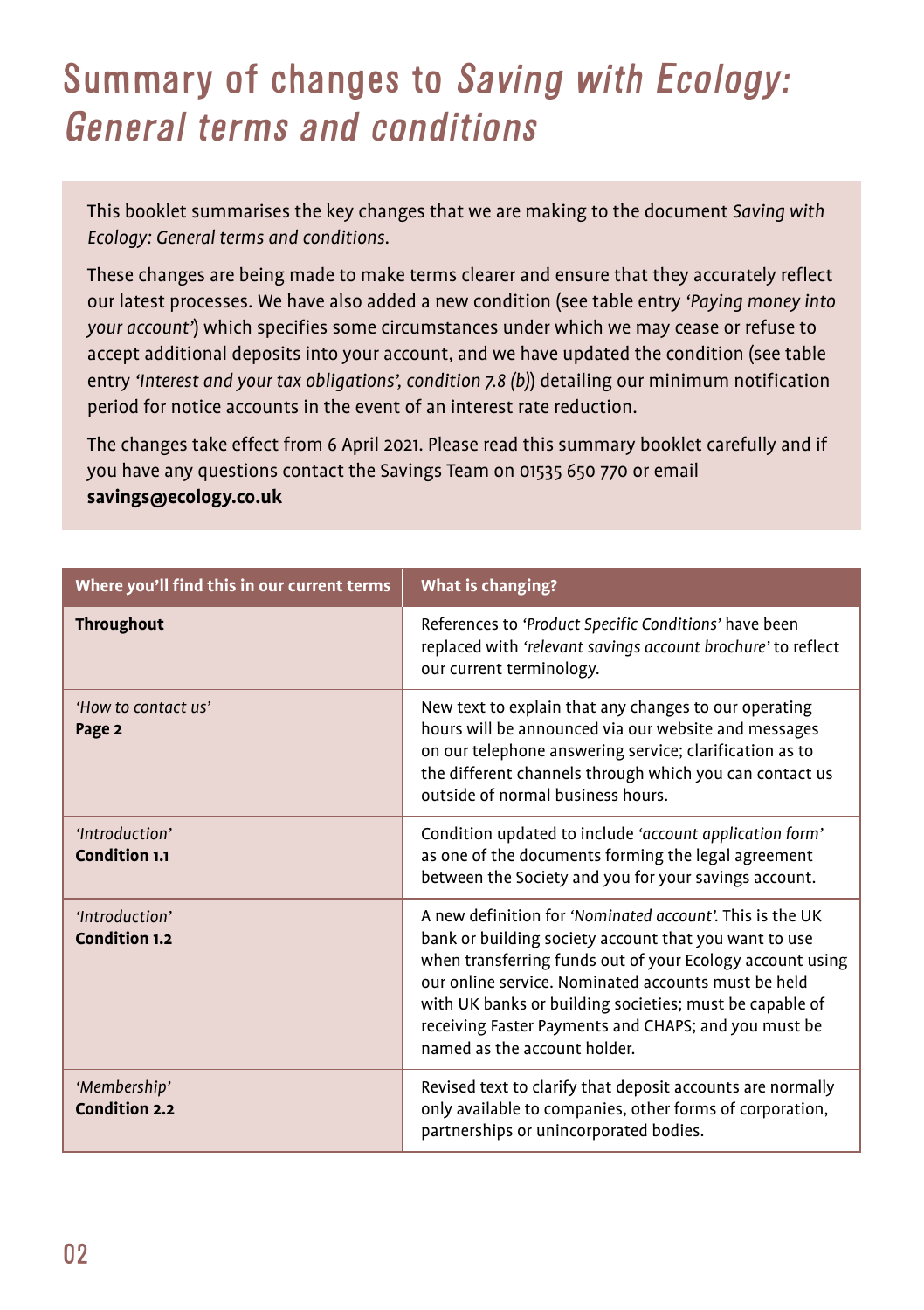| 'Membership'<br>Condition 2.3                                                   | New text to indicate the channels through which you<br>can obtain a copy of your agreement. You can do this by<br>submitting a request via secure message on the online<br>service or by emailing, calling or writing to us.                                                                                                                                                                                                                                                                                                                                                  |
|---------------------------------------------------------------------------------|-------------------------------------------------------------------------------------------------------------------------------------------------------------------------------------------------------------------------------------------------------------------------------------------------------------------------------------------------------------------------------------------------------------------------------------------------------------------------------------------------------------------------------------------------------------------------------|
| 'Opening an account and your right to<br>change your mind'<br>Condition 3.1 (b) | Wording updated to clarify that, when opening an<br>account, the minimum investment must be either<br>transferred from a bank account in your name, or be in the<br>form of a cheque from a bank account in your name.                                                                                                                                                                                                                                                                                                                                                        |
| Opening an account and your right to<br>change your mind'<br>Condition 3.1 (c)  | Wording updated to clarify that, when opening an account<br>and making an initial investment via Direct Debit, a Direct<br>Debit mandate needs to be completed and the Direct<br>Debit must come from a bank account held in your name.                                                                                                                                                                                                                                                                                                                                       |
| 'Opening an account and your right to<br>change your mind'<br>Condition 3.3     | 'Maximum age' has been deleted from the list of examples<br>of account eligibility requirements.                                                                                                                                                                                                                                                                                                                                                                                                                                                                              |
| 'Opening an account and your right to<br>change your mind'<br>Condition 3.4 (f) | 'Why choose Ecology for your savings?' has been deleted<br>from the list of leaflets that you should read before<br>opening an account with us.                                                                                                                                                                                                                                                                                                                                                                                                                               |
| 'Opening an account and your right to<br>change your mind'<br>Condition 3.7     | Condition updated to reflect that you can notify us by<br>means other than a written letter should you change your<br>mind about opening an account.                                                                                                                                                                                                                                                                                                                                                                                                                          |
| 'Account details'<br>Condition 4.2                                              | Revised wording to indicate that:<br>• It is your responsibility to notify us of changes to your<br>address, name, telephone number or email as soon as<br>possible:<br>• If registered, you can advise us of a change of address,<br>telephone number or email via our online service;<br>• We may also be able to accept some of these changes<br>via telephone or secure email. In this instance please<br>contact us and we will advise you how to proceed;<br>• Written notifications can also be accepted and must be<br>signed in accordance with the account mandate. |
| 'Account details'<br>Condition 4.3                                              | Condition updated to reflect that, if you are changing<br>your name, you will need to provide details by sending<br>us an original or original certified copy of your marriage<br>certificate, change of name by Deed Poll or other legal<br>document confirming the change.                                                                                                                                                                                                                                                                                                  |
| 'Account details'<br>Condition 4.7                                              | Deletion of the condition specifying that you must tell<br>us and obtain our approval before we will change your<br>nominated account.                                                                                                                                                                                                                                                                                                                                                                                                                                        |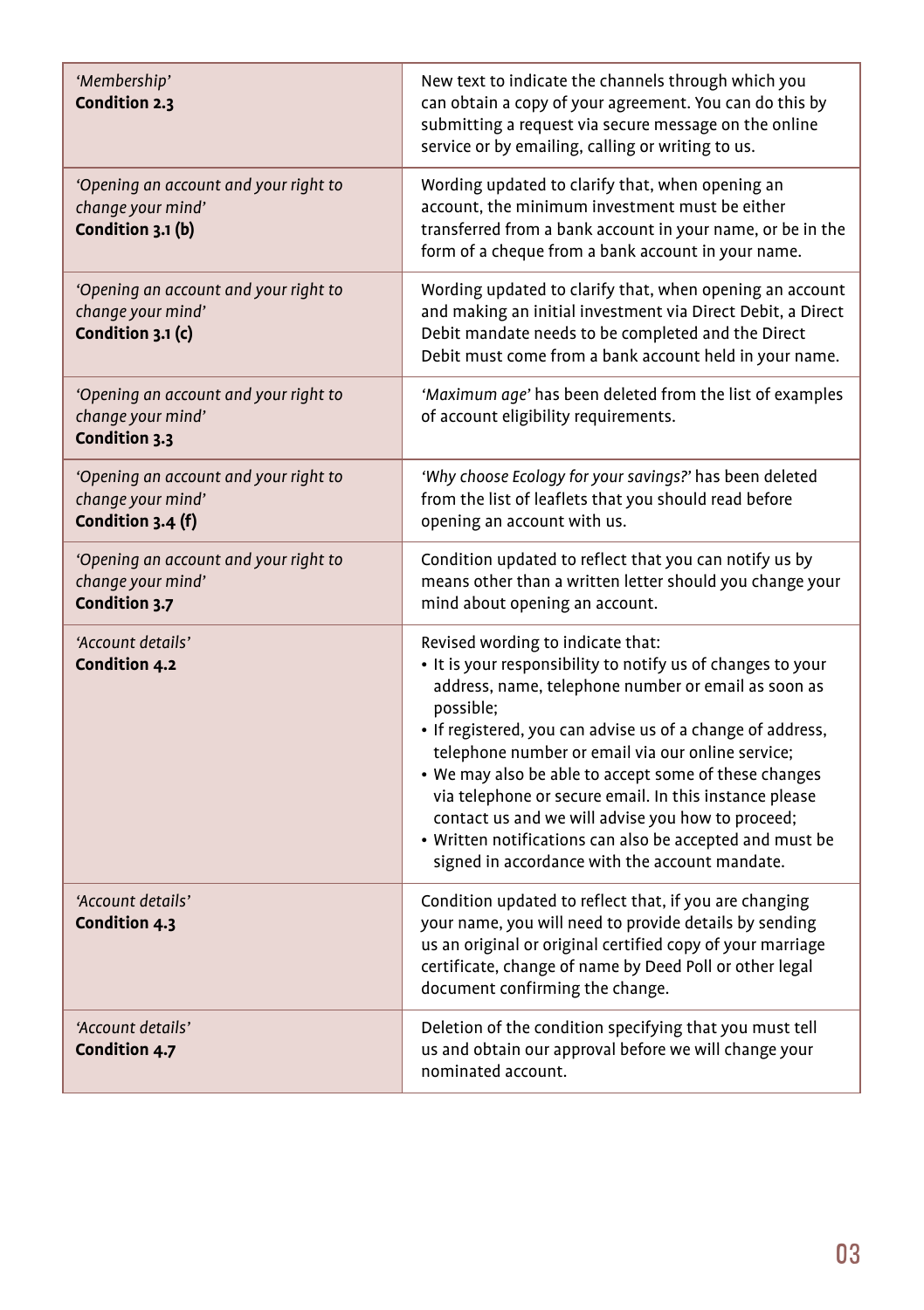| 'Paying money into your account'                                            | A new condition has been added to this section. The<br>new condition will be inserted as condition 6.2 and the<br>subsequent conditions in this section re-numbered<br>accordingly. The new condition specifies that:                                                                                                                                                                                                                                                                                                                                                             |
|-----------------------------------------------------------------------------|-----------------------------------------------------------------------------------------------------------------------------------------------------------------------------------------------------------------------------------------------------------------------------------------------------------------------------------------------------------------------------------------------------------------------------------------------------------------------------------------------------------------------------------------------------------------------------------|
|                                                                             | 'We may, from time to time, refuse or cease to accept<br>additional deposits into your account. For example, we may<br>do this if we reasonably believe:<br>• there may be fraudulent activity or other financial crime<br>affecting your account;<br>• we are required to do so by any law, regulation or court<br>order;<br>• you have not given us evidence of your identity, if we have<br>asked for this:<br>• the amount it costs us to operate your account changes<br>(including changes in interest rates generally) or we have<br>good reason to think it will change.' |
| 'Paying money into your account'<br>Condition 6.3 (to become condition 6.4) | Condition updated to clarify that, when paying money<br>into your account, if your savings account number is not<br>quoted as the reference the payment will be returned.                                                                                                                                                                                                                                                                                                                                                                                                         |
| 'Paying money into your account'<br><b>Condition 6.4</b>                    | This condition has been moved so that it is now included<br>within condition 6.1.                                                                                                                                                                                                                                                                                                                                                                                                                                                                                                 |
| 'Interest and your tax obligations'<br>Condition 7.3 (c)                    | The phrase 'nominated account' has been updated to<br>'a bank account in your name'.                                                                                                                                                                                                                                                                                                                                                                                                                                                                                              |
| 'Interest and your tax obligations'<br>Condition 7.7                        | New text to explain that when we are notifying you of a<br>reduction in the interest rate, we will explain the change in<br>rate, the new rate and the effective date of the change.                                                                                                                                                                                                                                                                                                                                                                                              |
| 'Interest and your tax obligations'<br>Condition 7.8 (b)                    | Deletion of condition 7.8 (b), which relates to how we<br>notify holders of notice accounts when we are reducing<br>the interest rate on their account:                                                                                                                                                                                                                                                                                                                                                                                                                           |
|                                                                             | '(If your account has a notice period for withdrawals) The<br>notice period will be at least 14 days plus the period of notice<br>applicable to the account (or 30 days if longer than the<br>notice period) before the rate change. In this case the normal<br>notice period for making withdrawals from or closing the<br>account will apply.'                                                                                                                                                                                                                                  |
|                                                                             | Under the new conditions, we will notify you at least<br>14 days before any reduction in interest rate takes effect.<br>This applies to all accounts, including those with notice<br>periods for withdrawals.                                                                                                                                                                                                                                                                                                                                                                     |
| 'Interest and your tax obligations'<br><b>Condition 7.9</b>                 | New text explaining that, should we reduce the interest<br>rate on a tracker account, we will notify account holders<br>via letter, or by email if you have told us that you want<br>to be contacted in this way, or by other personal notice.                                                                                                                                                                                                                                                                                                                                    |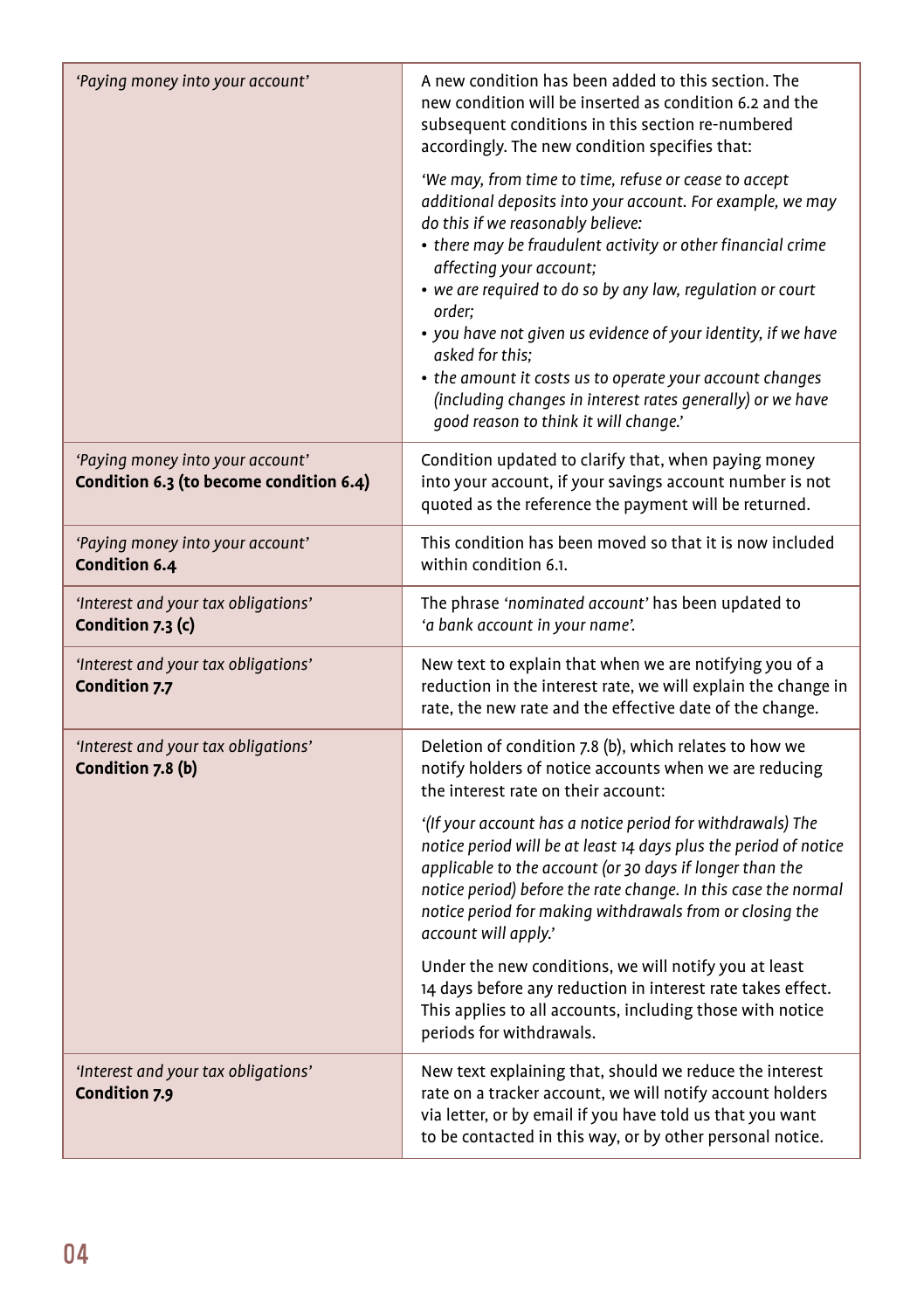| 'Charges'<br><b>Condition 8.2</b>                                     | The text 'where appropriate' has been added to this<br>condition to indicate that, if we make charges for items in<br>relation to the operation of your account, these charges<br>'will be debited to your account, where appropriate'. (Details<br>of our charges are in the leaflet Current savings rates and<br>charges.)                |
|-----------------------------------------------------------------------|---------------------------------------------------------------------------------------------------------------------------------------------------------------------------------------------------------------------------------------------------------------------------------------------------------------------------------------------|
| 'Withdrawals'<br>Condition 9.1                                        | Wording updated to remove 'our website' as a means<br>through which you can request a withdrawal. Withdrawals<br>can be requested via the online service (terms and<br>conditions apply) and by post unless the relevant<br>savings account brochure or the online service terms and<br>conditions say otherwise.                           |
| 'Withdrawals'<br>Condition 9.1 (b)                                    | Wording added to indicate that you can request a paper<br>copy of a withdrawal form in addition to downloading<br>these from our website.                                                                                                                                                                                                   |
| 'Withdrawals'<br>Condition 9.3                                        | Wording updated to clarify the details that we require in<br>order to be able to make a payment from your account via<br>Faster Payments and CHAPS.                                                                                                                                                                                         |
| 'Withdrawals'<br>Condition 9.9 (c)                                    | Wording updated to reflect that compliance with our<br>regulatory or legal requirements is grounds upon which<br>we may refuse to allow a withdrawal (or, where relevant,<br>restrict the amount that can be withdrawn from the<br>account), or delay processing your withdrawal instruction.                                               |
| 'Unauthorised payment transactions'<br>Conditions 10.5, 10.7 and 10.8 | References to passbooks have been removed as these are<br>no longer in use.                                                                                                                                                                                                                                                                 |
| 'Unauthorised payment transactions'<br>Condition 10.10                | The text 'or where your claim relates to a payment by<br>cheque' has been deleted. It was previously given as an<br>exception to the condition that we will refund the amount<br>of an unauthorised payment to your account and restore<br>your account to the state it would have been had the<br>unauthorised withdrawal not taken place. |
| 'Closing your account'<br>Condition 13.1                              | Wording revised to include the online service as a means<br>through which you can close your account and to indicate<br>that you can request a paper copy of a withdrawal/<br>notification form in addition to downloading these from<br>our website.                                                                                       |
| 'Closing your account'<br>Condition 13.2                              | 'You have ceased to be a UK resident' has been deleted as a<br>reason for which the conditions listed under condition 13.2<br>(a, b & c) would not apply to you.                                                                                                                                                                            |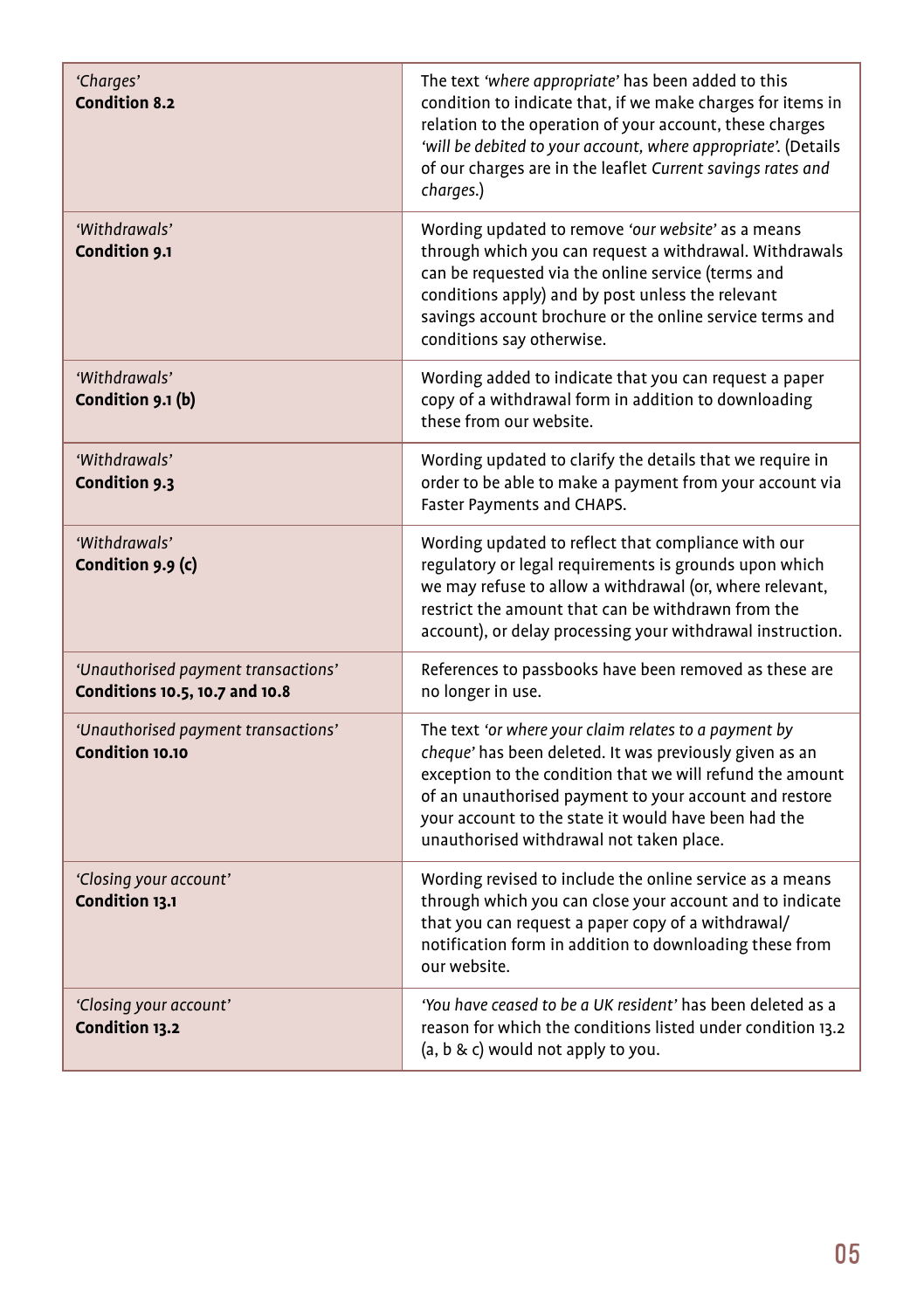| 'Statements'<br>Condition 14.2                                                                   | Wording revised to reflect that, in any month you make<br>a cheque deposit or withdrawal by cheque or bank<br>transfer, we'll send you a statement the following month,<br>containing all transactions you have made during that<br>month and your latest balance.                                                                                                                                                                          |
|--------------------------------------------------------------------------------------------------|---------------------------------------------------------------------------------------------------------------------------------------------------------------------------------------------------------------------------------------------------------------------------------------------------------------------------------------------------------------------------------------------------------------------------------------------|
| 'Joint accounts'<br>Condition 15.8                                                               | Condition updated to include fulfillment of our legal or<br>regulatory obligations as a reason for which we may be<br>obliged to freeze your account.                                                                                                                                                                                                                                                                                       |
| 'Unclaimed balances and dormant accounts'<br>Condition 17.1 (b)                                  | Condition updated to reflect that we may close your<br>account if for a period of 15 years (or three years if the<br>amount in your account is less than £100) no money is<br>paid into or withdrawn from your account.                                                                                                                                                                                                                     |
| 'Unclaimed balances and dormant accounts'                                                        | A new condition has been added to this section. The<br>new condition will be inserted as condition 17.3 and the<br>subsequent conditions in this section re-numbered<br>accordingly. The new condition specifies that:                                                                                                                                                                                                                      |
|                                                                                                  | 'We take part in the unclaimed assets scheme under the<br>Dormant Bank and Building Society Accounts Act. If there has<br>been no activity on your account for 15 years (or other period<br>specified by Law in the UK), we may transfer any money in<br>your account to the unclaimed assets scheme. You'll still<br>have the right to your money and you can contact us at any<br>time for information about how to get your money back.' |
| 'Account documents, use of the online service<br>and security'<br>Condition 18.1                 | This condition, which details some documents that we<br>may issue upon opening a new account, has been deleted<br>as it no longer applies.                                                                                                                                                                                                                                                                                                  |
| 'Account documents, use of the online service<br>and security'<br><b>Conditions 18.2 to 18.5</b> | References to passbooks have been removed as these are<br>no longer in use.                                                                                                                                                                                                                                                                                                                                                                 |
| 'Account documents, use of the online service<br>and security'<br>Condition 18.6                 | This condition has been deleted and incorporated into<br>condition 14.3.                                                                                                                                                                                                                                                                                                                                                                    |
| 'Changes in account terms and conditions'<br><b>Condition 19.4</b>                               | Deletion of '(but not cheque payments)' from the following<br>text: 'Where we change the terms and conditions which<br>deal with the way electronic payments (but not cheque<br>payments) can be made into or out of your account, we<br>will give you at least two months' notice before the change<br>comes into effect.'                                                                                                                 |
| 'Changes in account terms and conditions'<br>Condition 19.7                                      | Wording updated to give 'the website' and 'contacting us<br>for a paper copy' as examples of means through which you<br>might obtain a copy of the full terms and conditions.                                                                                                                                                                                                                                                               |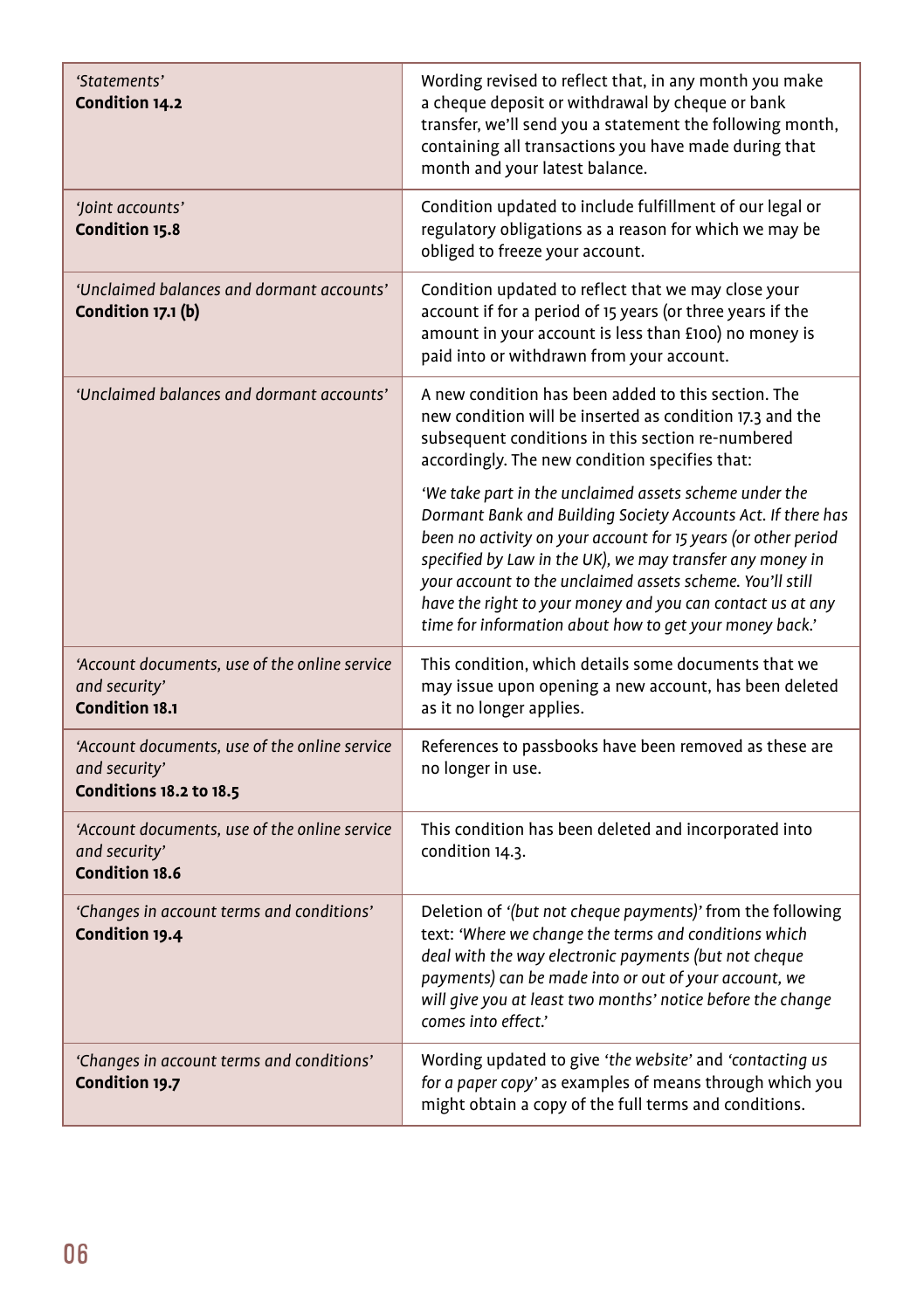| 'Notices'<br>Condition 20.3                                                          | The condition explaining how we might contact you in<br>the event of a suspected or actual fraud on your account<br>has been deleted from section 20. It is covered under<br>condition 18.6. |
|--------------------------------------------------------------------------------------|----------------------------------------------------------------------------------------------------------------------------------------------------------------------------------------------|
| 'Further information'<br>Data protection and confidentiality and<br>Solving problems | The 'Data protection and confidentiality' and 'Solving<br>problems' sections have been moved. In the new<br>conditions you will find these sections on page 2.                               |
| 'Further information'<br>Powers of attorney and third party<br>mandates.             | Deletion of the text referring to the completion of a third<br>party mandate application and declaration.                                                                                    |